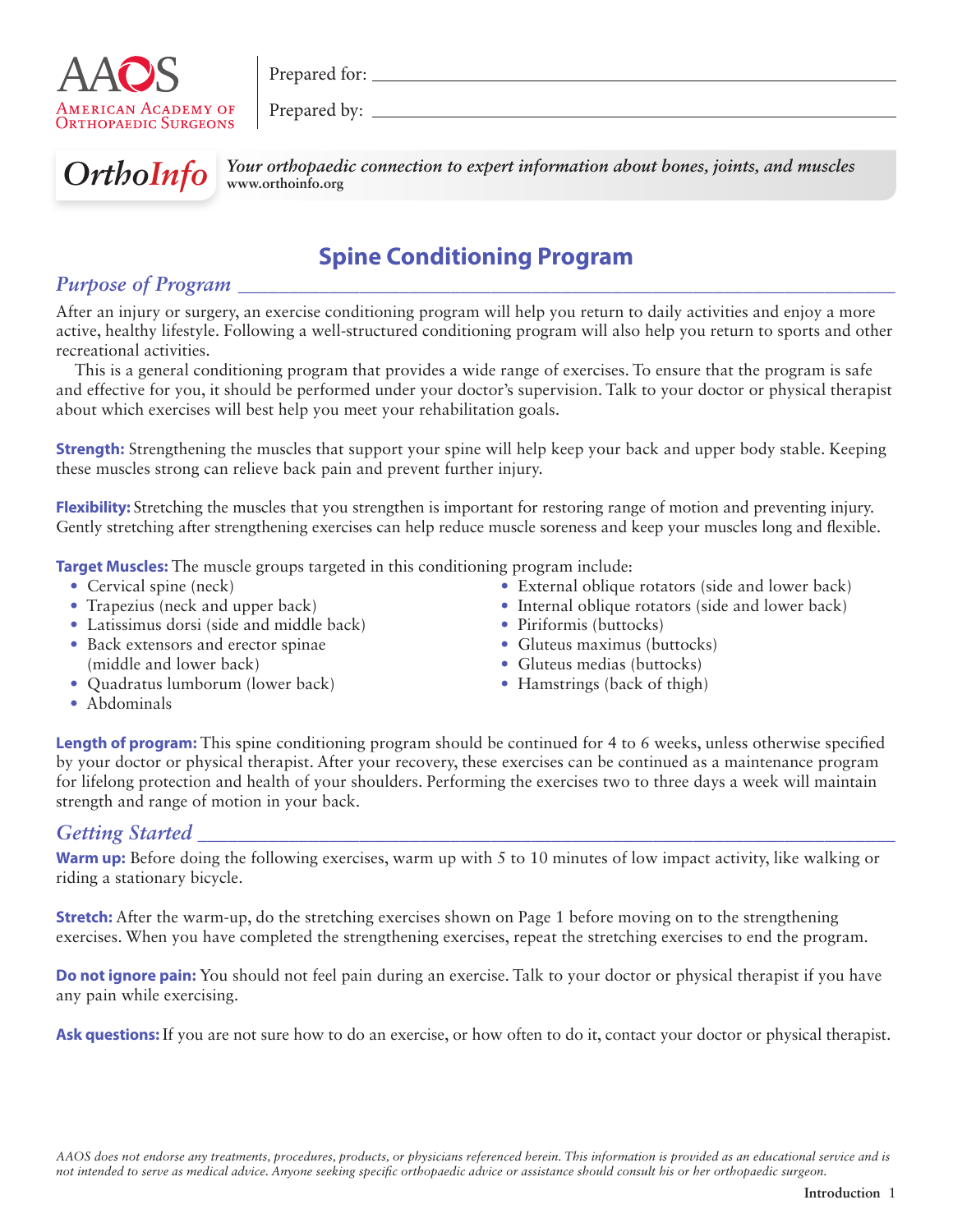

# **Spine Conditioning Program Stretching Exercises**

## *1. Head Rolls\_\_\_\_\_\_\_\_\_\_\_\_\_\_\_\_\_\_\_\_\_\_\_\_\_\_\_\_\_\_\_\_\_\_\_\_\_\_\_\_\_\_\_\_\_\_\_\_\_\_\_\_\_\_\_\_\_\_\_\_\_\_\_\_\_\_\_\_\_\_\_*

| <b>Repetitions</b> |
|--------------------|
| 3 sets of 3        |
| Days per week      |

**Main muscles worked:** Cervical spine muscles, trapezius You should feel this stretch all around your neck and into your upper back

Daily

### **Step-by-step directions**

- Sit in a chair or stand with your weight evenly distributed on both feet.
- Gently bring your chin toward your chest.
- Roll your head to the right and turn so that your ear is over your shoulder (1). Hold for 5 seconds.

**Equipment needed:** None

- Gently roll your head back toward your chest and to the left. Turn your head so that your ear is over your left shoulder (2). Hold for 5 seconds.
- Slowly roll your head back and in a clockwise circle three times (3).
- Reverse directions and slow roll your head in a counterclockwise circle three times (4).

**Tip** Do not shrug your shoulders up during this exercise.

# *2. Kneeling Back Extension\_\_\_\_\_\_\_\_\_\_\_\_\_\_\_\_\_\_\_\_\_\_\_\_\_\_\_\_\_\_\_\_\_\_\_\_\_\_\_\_\_\_\_\_\_\_\_\_\_\_\_\_\_\_\_\_\_\_\_*



#### **Step-by-step directions**

- Begin on your hands and knees with your shoulders positioned over your hands.
- Rock forward onto your arms, round your shoulders and allow your low back to drop toward the floor. Hold for 5 seconds.
- Rock backward and sit your buttocks as close to your heels as possible. Extend your arms and hold for 5 seconds.

**Tip** Look down on the floor to keep your neck in alignment with your spine.





*AAOS does not endorse any treatments, procedures, products, or physicians referenced herein. This information is provided as an educational service and is not intended to serve as medical advice. Anyone seeking specific orthopaedic advice or assistance should consult his or her orthopaedic surgeon.*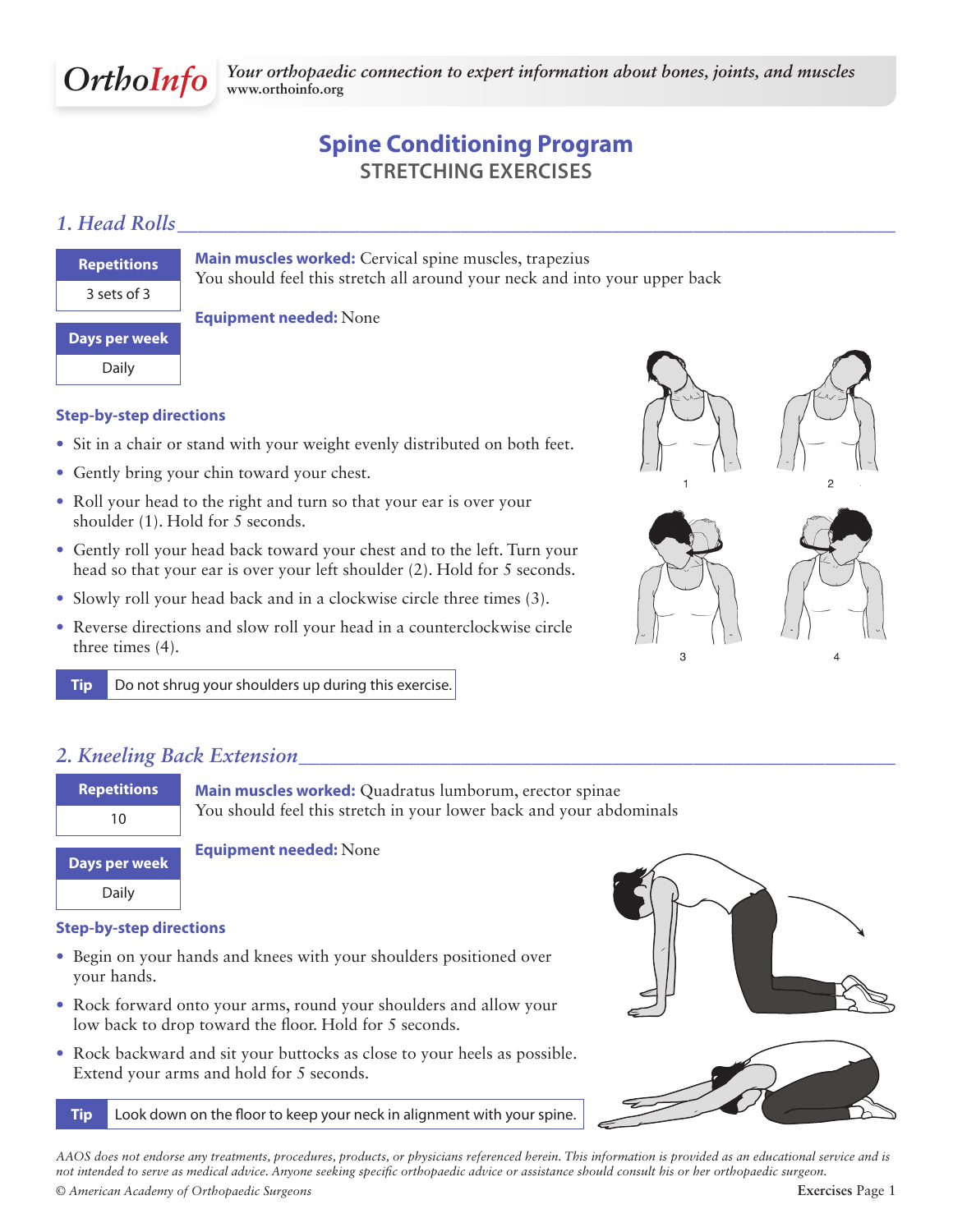

# **Spine Conditioning Program Stretching Exercises**

### *3. Sitting Rotation Stretch\_\_\_\_\_\_\_\_\_\_\_\_\_\_\_\_\_\_\_\_\_\_\_\_\_\_\_\_\_\_\_\_\_\_\_\_\_\_\_\_\_\_\_\_\_\_\_\_\_\_\_\_\_\_\_\_\_\_\_\_*

### **Repetitions** 2 sets of 4

**Main muscles worked:** Piriformis, external oblique rotators, internal oblique rotators You should feel this stretch in your buttocks, as well as at your sides

# **Days per week**

Daily

#### **Step-by-step directions**

• Sit on the floor with both legs straight out in front of you. Cross one leg over the other.

**Equipment needed:** None

- Slowly twist toward your bent leg, putting your hand behind you for support.
- Place your opposite arm on the side of your bent thigh and use it to help you twist further.
- Look over your shoulder and hold the stretch for 30 seconds. Slowly come back to center.
- Repeat on the other side. Repeat the entire sequence 4 times.

**Tip** Sit up tall and keep your sit bones pressed into the floor throughout the stretch.

## *4. Modified Seat Side Straddle \_\_\_\_\_\_\_\_\_\_\_\_\_\_\_\_\_\_\_\_\_\_\_\_\_\_\_\_\_\_\_\_\_\_\_\_\_\_\_\_\_\_\_\_\_\_\_\_\_\_\_\_\_\_\_\_*



#### **Step-by-step directions**

- Sit on the floor with one leg extended to the side and the other leg bent.
- Keep your back straight and bend from your hips toward the foot of your straight leg. Reach your hands toward your toes and hold for 5 seconds.
- Slowly round your spine and bring your hands to your shin or ankle. Bring your head down as close to your knee as possible.
- Hold for 30 seconds and then relax for 30 seconds.
- Repeat on the other side. Repeat the sequence 10 times.

### **Tip** Keep your extended leg straight as you bring your head down.



*AAOS does not endorse any treatments, procedures, products, or physicians referenced herein. This information is provided as an educational service and is not intended to serve as medical advice. Anyone seeking specific orthopaedic advice or assistance should consult his or her orthopaedic surgeon.*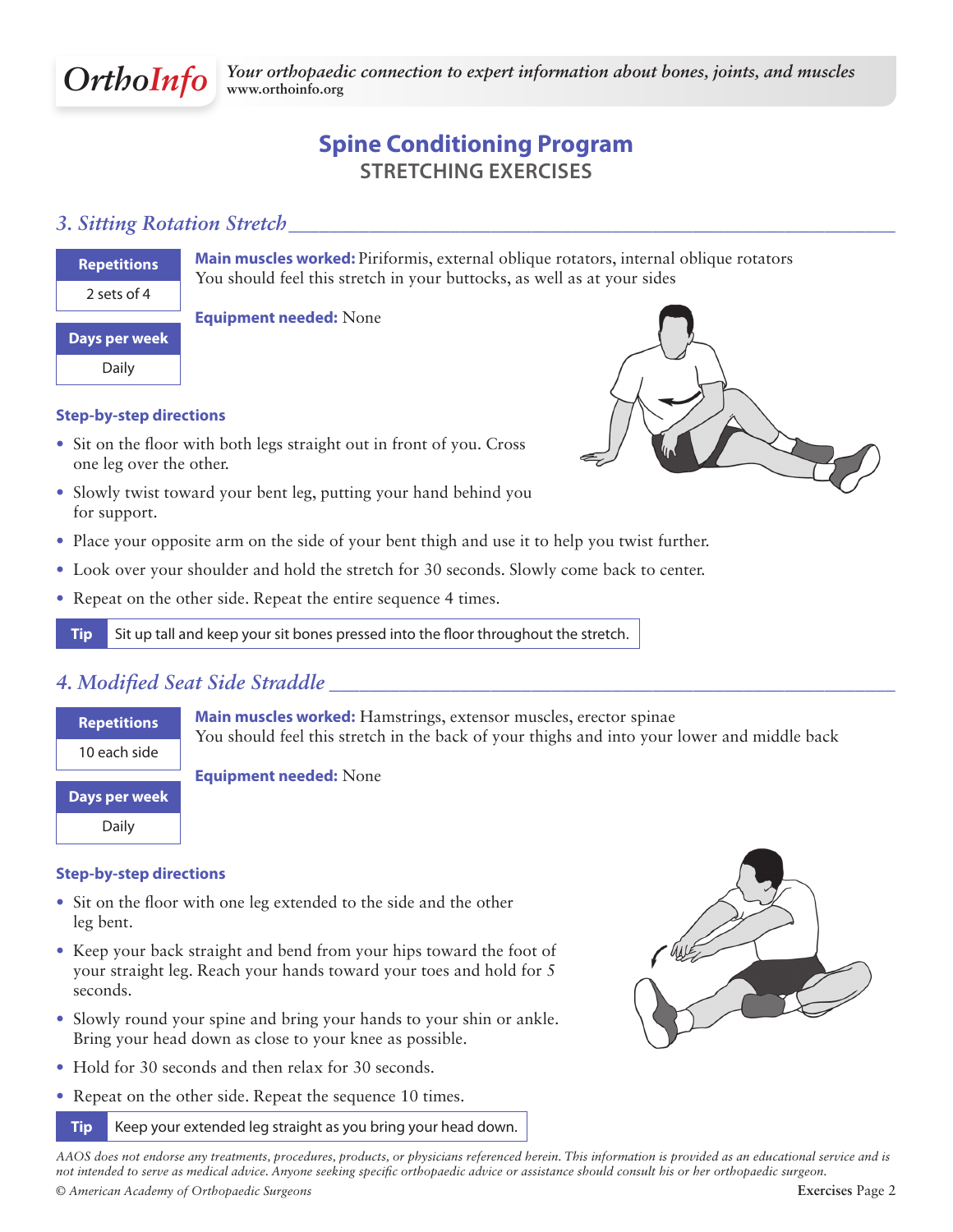

# **Spine Conditioning Program Stretching Exercises**

### *5. Knee to Chest \_\_\_\_\_\_\_\_\_\_\_\_\_\_\_\_\_\_\_\_\_\_\_\_\_\_\_\_\_\_\_\_\_\_\_\_\_\_\_\_\_\_\_\_\_\_\_\_\_\_\_\_\_\_\_\_\_\_\_\_\_\_\_\_\_\_\_\_*

| <b>Repetitions</b>   |
|----------------------|
| 3 sets of 10         |
| <b>Days per week</b> |
| Daily                |

**Main muscles worked:** Quadratus lumborum

You should feel this stretch in your lower back, as well as in the front of your hip and inner thigh

**Equipment needed:** None

#### **Step-by-step directions**

• Lie on your back on the floor.



- Lift one leg and bring your knee toward your chest. Grasp your knee or shin and pull your leg in as far as it will go.
- Tighten your abdominals and press your spine to the floor. Hold for 5 seconds.
- Repeat on the other side, then pull both legs in together. Repeat the sequence 10 times.

**Tip** Keep your spine aligned to the floor throughout the sequence.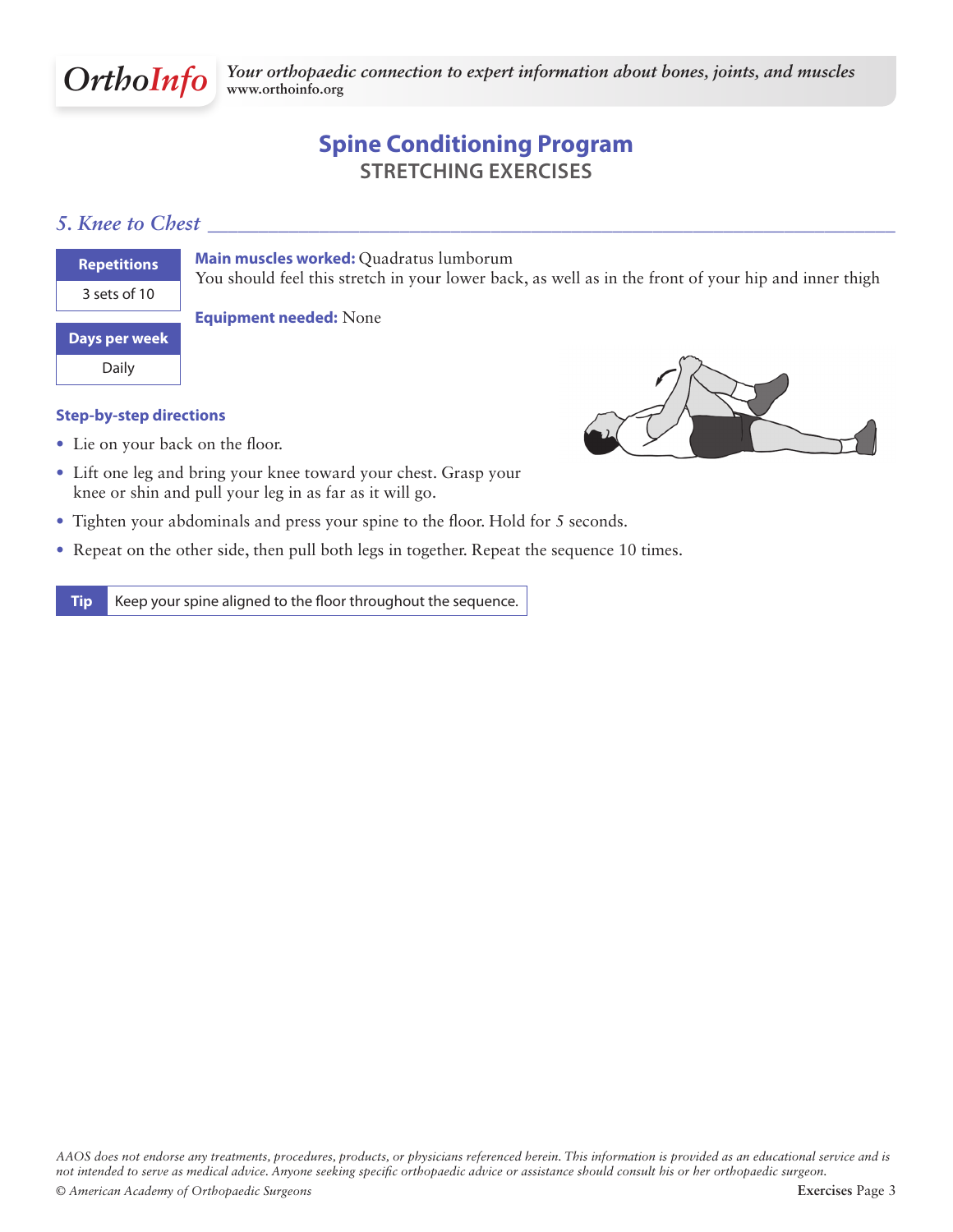

# **Spine Conditioning Program Strengthening Exercises**

## *6. Bird Dog \_\_\_\_\_\_\_\_\_\_\_\_\_\_\_\_\_\_\_\_\_\_\_\_\_\_\_\_\_\_\_\_\_\_\_\_\_\_\_\_\_\_\_\_\_\_\_\_\_\_\_\_\_\_\_\_\_\_\_\_\_\_\_\_\_\_\_\_\_\_\_\_*

| <b>Repetitions</b> |
|--------------------|
| 5                  |
|                    |
| Days per week      |
| Daily              |

**Main muscles worked:** Back extensors, erector spinae, gluteal muscles You should feel this exercise in your lower back and into your buttocks

#### **Equipment needed:** None



### **Step-by-step directions**

- Begin on your hands and knees with your shoulders positioned over your hands and your hips directly over your knees.
- Tighten your abdominal muscles and raise one arm straight out to shoulder-height and level with your body. Hold until you feel balanced.
- Slowly lift and extend the opposite leg straight out from your hip.
- Tighten the muscles in your buttocks and thigh, and hold this position for 15 seconds.
- Slowly return to the start position and repeat with the opposite arm and leg.

**Tip** Keep your stomach muscles tight and your back flat to stay balanced.



### *7. Plank \_\_\_\_\_\_\_\_\_\_\_\_\_\_\_\_\_\_\_\_\_\_\_\_\_\_\_\_\_\_\_\_\_\_\_\_\_\_\_\_\_\_\_\_\_\_\_\_\_\_\_\_\_\_\_\_\_\_\_\_\_\_\_\_\_\_\_\_\_\_\_\_\_\_\_*

| <b>Repetitions</b> |
|--------------------|
| 5                  |
| Days per week      |
| Dai                |

 **Main muscles worked:** Back extensors, erector spinae, quadratus lumborum, abdominals You should feel this exercise in your middle to lower back, abdominals, and gluteal muscles

 $\begin{array}{|c|c|c|}\n\hline\n\hline\n\end{array}$  Daily

**Equipment needed:** None

## **Step-by-step directions**

- Lie on your stomach with your forearms on the floor and your elbows directly below your shoulders.
- Tighten your abdominal muscles and lift your hips off of the floor.
- Squeeze your gluteal muscles and lift your knees off of the floor.
- Keep your body straight and hold for 30 seconds. If you cannot hold this position, bring your knees back to the floor and hold with just your hips lifted.
- Slowly return to the start position and rest 30 seconds. Repeat.

**Tip** Do not let your pelvis sag toward the floor. Keep your stomach muscles tight.

*© American Academy of Orthopaedic Surgeons* **Exercises** Page 4 *AAOS does not endorse any treatments, procedures, products, or physicians referenced herein. This information is provided as an educational service and is not intended to serve as medical advice. Anyone seeking specific orthopaedic advice or assistance should consult his or her orthopaedic surgeon.*

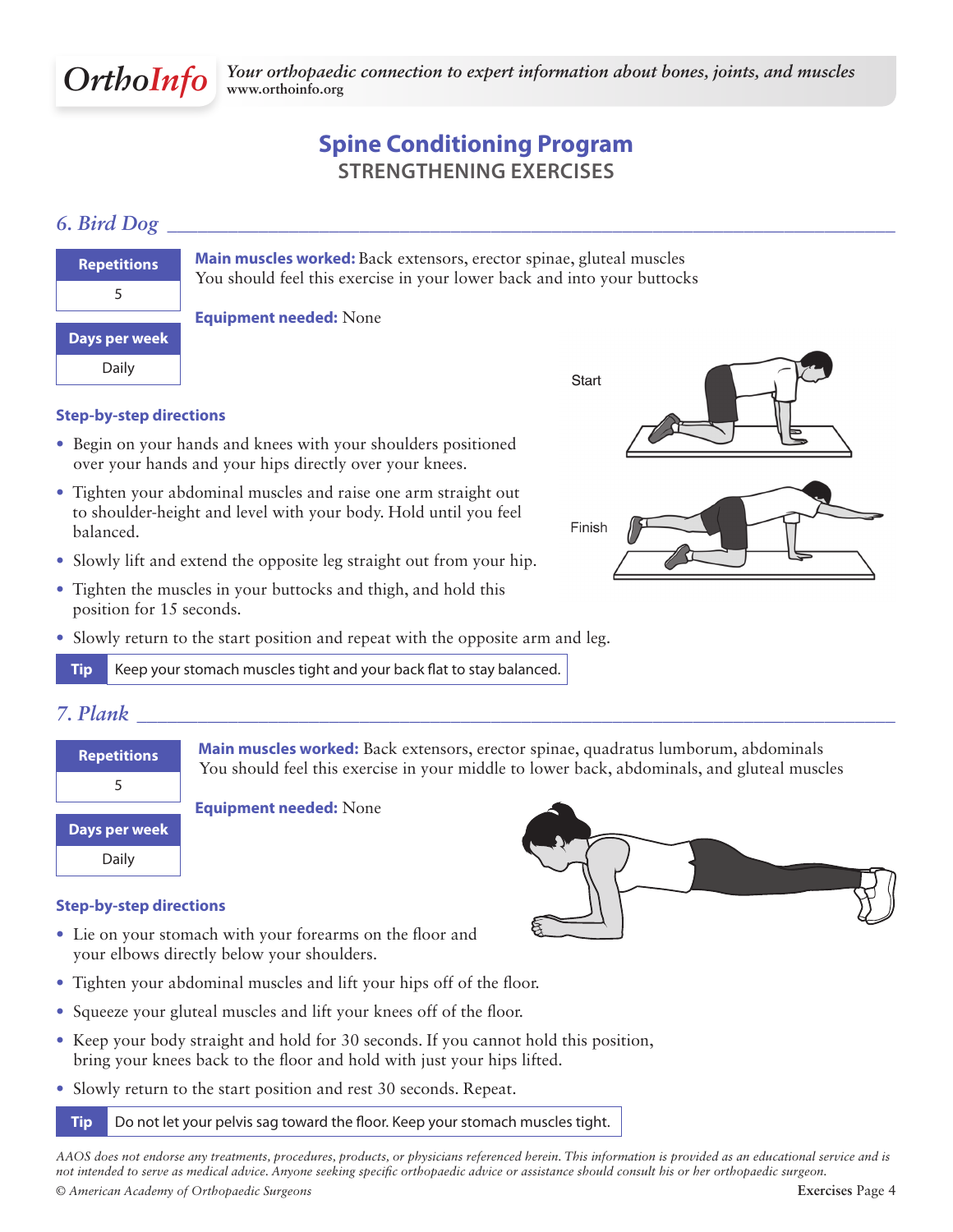

# **Spine Conditioning Program Strengthening Exercises**

## *8. Modified Side Plank \_\_\_\_\_\_\_\_\_\_\_\_\_\_\_\_\_\_\_\_\_\_\_\_\_\_\_\_\_\_\_\_\_\_\_\_\_\_\_\_\_\_\_\_\_\_\_\_\_\_\_\_\_\_\_\_\_\_\_\_\_\_*

| <b>Repetitions</b> |  |  |
|--------------------|--|--|
| 5                  |  |  |
|                    |  |  |
| Days per week      |  |  |
| Daily              |  |  |

**Main muscles worked:** Quadratus lumborum, external oblique rotators, internal oblique rotators You should feel this exercise in your lower back, waist, and abdominals

**Equipment needed:** None

#### **Step-by-step directions**

• Lie on your side on the floor with your bottom leg slightly bent and top leg straight. Your elbow should be directly under your shoulder with your forearm extended on the floor in front of you.



- Tighten your abdominal muscles and raise your hip off of the floor.
- If you can, straighten your bottom leg and lift your knee off of the floor as shown.
- Keep your body straight and hold this position for 15 seconds.
- Slowly return to the start position and repeat on the other side.

**Tip** Keep neck in alignment with your spine and do not shrug your shoulder up to your ear.

## *9. Hip Bridge \_\_\_\_\_\_\_\_\_\_\_\_\_\_\_\_\_\_\_\_\_\_\_\_\_\_\_\_\_\_\_\_\_\_\_\_\_\_\_\_\_\_\_\_\_\_\_\_\_\_\_\_\_\_\_\_\_\_\_\_\_\_\_\_\_\_\_\_\_\_\_*

| Repetitions   | Main muscles worked: Lower back extensor, erector spinae, gluteal muscles, hamstrings<br>You should feel this exercise in your lower back, buttocks, and back of your thigh |
|---------------|-----------------------------------------------------------------------------------------------------------------------------------------------------------------------------|
|               |                                                                                                                                                                             |
|               | <b>Equipment needed: None</b>                                                                                                                                               |
| Days per week |                                                                                                                                                                             |
| Daily         |                                                                                                                                                                             |

#### **Step-by-step directions**

- Lie on your back on the floor with your arms at your sides, your knees bent, and your feet flat on the floor.
- Tighten your abdominal and gluteal muscles and lift your pelvis so that your body is in a straight line from your shoulders to your knees.
- Hold this position for 15 seconds.
- Slowly return to the start position and repeat.

**Tip** Center your weight over your shoulder blades. Do not tense up in your neck.

*© American Academy of Orthopaedic Surgeons* **Exercises** Page 5 *AAOS does not endorse any treatments, procedures, products, or physicians referenced herein. This information is provided as an educational service and is not intended to serve as medical advice. Anyone seeking specific orthopaedic advice or assistance should consult his or her orthopaedic surgeon.*